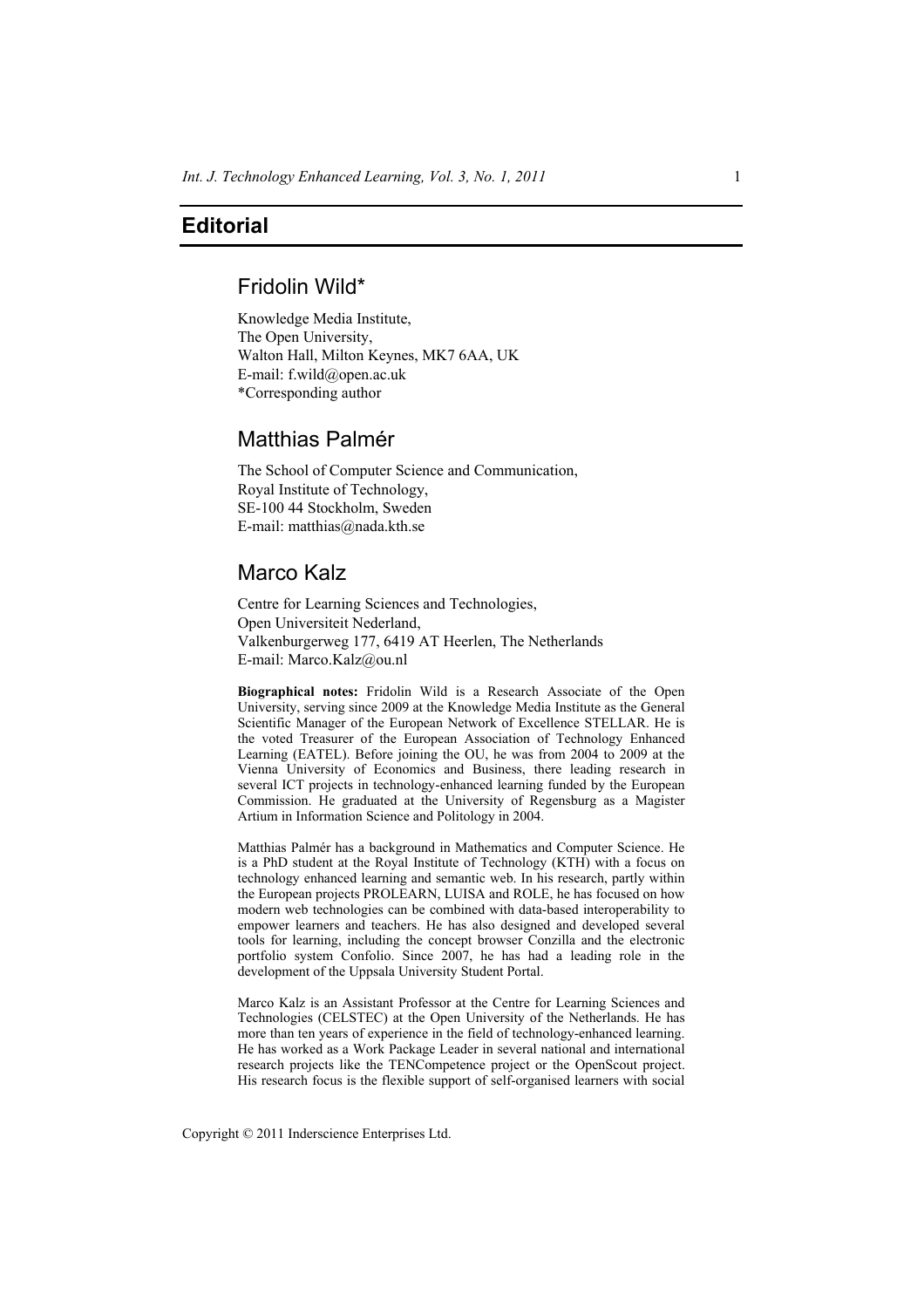#### 2 *F. Wild et al.*

software and open educational resources. He has more than 30 international publications and he serves as an Editorial Board Member, Editor and Reviewer of international scientific journals.

This special issue is the result of three successful workshops during the European Conference on Technology-Enhanced Learning (ECTEL) from 2008–2010. These workshops have been motivated by two-trends in technology-enhanced learning. On the one hand, most research in the field has changed from an institutional towards a more individual focus on learning and competence development. This change from an institutional perspective to an individual has also broadened the scope from formal to non-formal and informal approaches. The second trend was based on recent technological developments like mashups and widgets. These developments have been the basis for a new kind of 'personal' learning environments (PLE). The personal aspect relates to the fact that learners are able to design their learning environments instead of tutors, teachers or administrators who do this e.g., as a preparatory activity before a course starts. PLEs typically consist of distributed web-applications and services that learners integrate for a specific

The aim of the workshop was to bring together the various research and development groups in technology-enhanced learning that currently focus on the development of the next generation learning environments – learning environments that put the individual centre stage and empower learners with design capabilities by deploying modern mashup principles to establish system-spanning interoperability. This topic and the PLE concept has been discussed in several European IST-funded research projects such as iCamp, LTfLL, LUISA, Palette, Prolix, STELLAR, TENcompetence, OpenScout, and ROLE. Therefore, the workshop has also served as a forum to bring together researchers and developers from these projects and an open public that have an interest in understanding and engineering mashup PLE (MUPPLE).

This special issue would have not been possible without the reliable support and dedication of our highly-regarded and reviewers, who we thank most sincerely. Based on a double-blind review of the submissions to the special issue the following six papers have been chosen for publication:

- The paper by Wilson, Sharples, Griffiths and Popat describes and experimental implementation of the Moodle virtual learning environment using the W3C Widget specification and Google Wave Gadget API to replace existing core features in the system. The article discusses several representative challenges proved through this implementation.
- The paper by Chatti, Jarke, Specht, Schroeder and Dahl focuses on the problem of ad hoc mashup creation by end users. Based on a review of existing platforms for mashup creation the authors introduce the concept of model-driven mashup development (MDMD) that should improve the rapid and user-friendly creation of widgets by learners.
- The paper by Sire, Bogdanov, Gillet, Palmér and Wild discusses six qualitative dimensions that can be defined to analyse the main features of PLE platforms. As a proof of concept of the introduced dimensions, a few familiar Web 2.0 platforms are first measured along each dimension and then, using the results visualised as spider diagrams, compared with respect to their usefulness as PLEs.